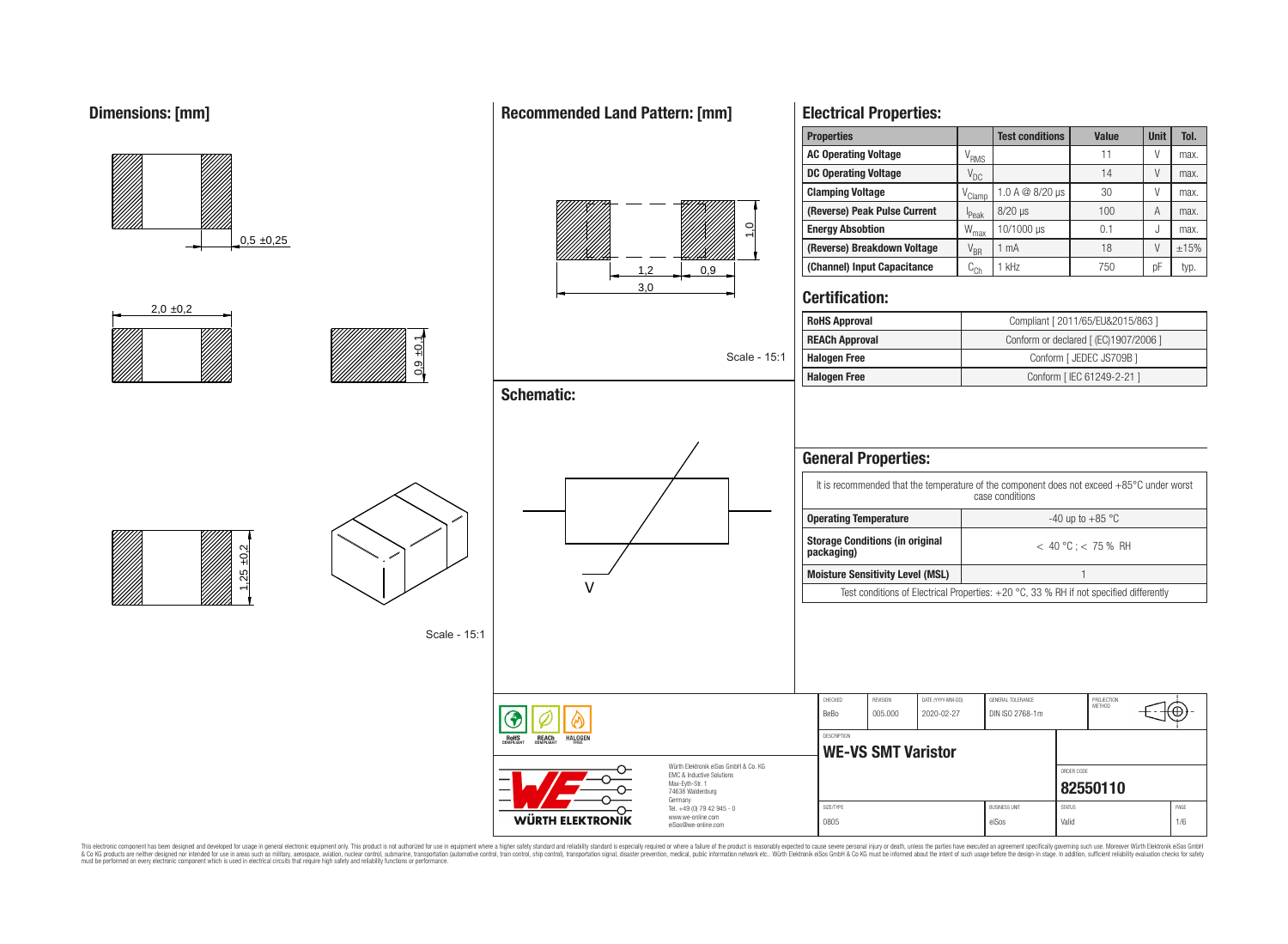

This electronic component has been designed and developed for usage in general electronic equipment only. This product is not authorized for subserved requipment where a higher selection equipment where a higher selection

## **Rated Current vs. Voltage:**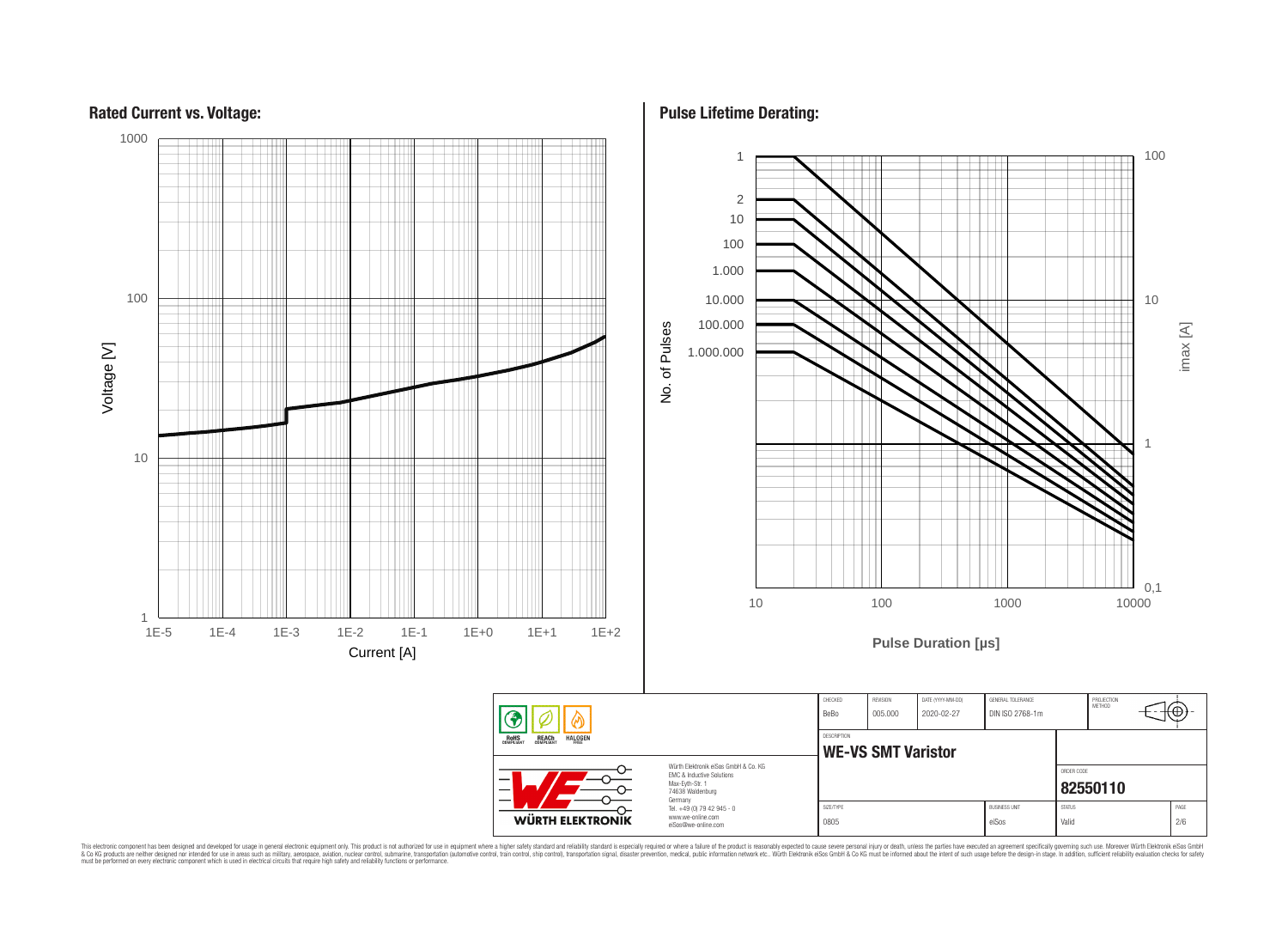## **Packaging Specification - Tape and Reel: [mm]**



This electronic component has been designed and developed for usage in general electronic equipment only. This product is not authorized for subserved requipment where a higher selection equipment where a higher selection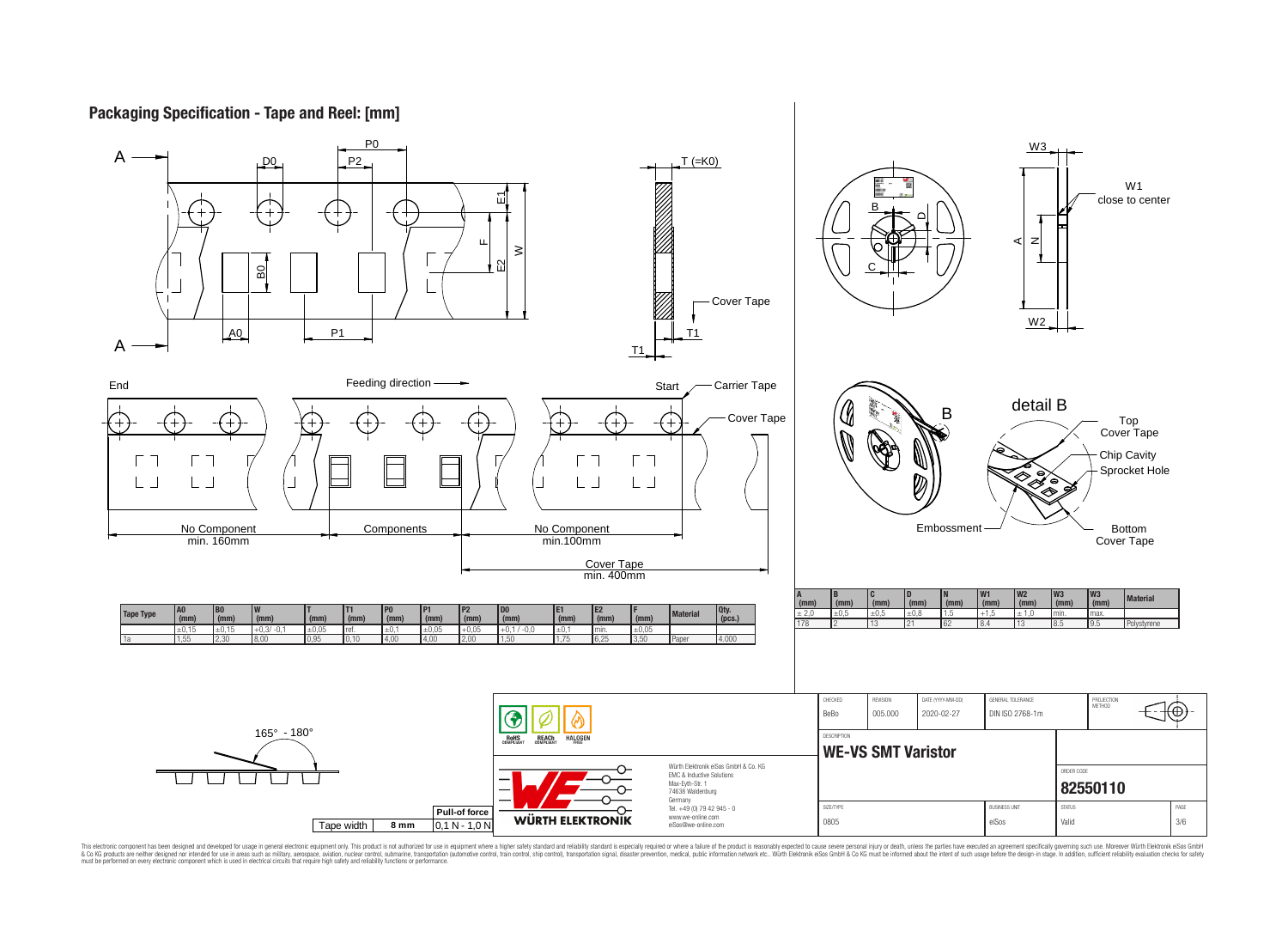# **Classification Reflow Profile for SMT components:**



# **Classification Reflow Soldering Profile:**

| <b>Profile Feature</b>                                               |                    | Value                      |
|----------------------------------------------------------------------|--------------------|----------------------------|
| <b>Preheat Temperature Min</b>                                       | 's min             | 150 °C                     |
| <b>Preheat Temperature Max</b>                                       | <sup>1</sup> s max | 200 °C                     |
| Preheat Time $t_s$ from $T_s$ <sub>min</sub> to $T_s$ <sub>max</sub> | $t_{s}$            | $60 - 120$ seconds         |
| Ramp-up Rate $(T_1$ to $T_p$ )                                       |                    | $3^{\circ}$ C/ second max. |
| <b>Liquidous Temperature</b>                                         | Т.                 | 217 °C                     |
| Time t <sub>1</sub> maintained above T <sub>1</sub>                  | t.                 | $60 - 150$ seconds         |
| Peak package body temperature                                        | $T_{\sf p}$        | see table below            |
| Time within 5°C of actual peak<br>temperature                        | $t_{p}$            | $20 - 30$ seconds          |
| Ramp-down Rate $(T_1$ to $T_p$ )                                     |                    | 6 °C/ second max.          |
| Time 25°C to peak temperature                                        |                    | 8 minutes max.             |

refer to IPC/ JEDEC J-STD-020E

# **Package Classification Reflow Temperature:**

| <b>Properties</b>                                                  | Volume mm <sup>3</sup><br>$350$ | Volume mm <sup>3</sup><br>350-2000 | Volume mm <sup>3</sup><br>>2000 |  |  |
|--------------------------------------------------------------------|---------------------------------|------------------------------------|---------------------------------|--|--|
| <b>PB-Free Assembly   Package Thickness</b><br>$< 1.6$ mm          | 260 °C                          | 260 °C                             | 260 °C                          |  |  |
| <b>PB-Free Assembly   Package Thickness</b><br>$1.6$ mm $- 2.5$ mm | 260 °C                          | 250 °C                             | 245 °C                          |  |  |
| <b>PB-Free Assembly   Package Thickness  </b><br>$\geq$ 2.5 mm     | 250 °C                          | 245 °C                             | 245 °C                          |  |  |

refer to IPC/ JEDEC J-STD-020E

| —<br><b>WÜRTH ELEKTRONIK</b>                | Max-Evth-Str. 1<br>74638 Waldenburg<br>Germany<br>Tel. +49 (0) 79 42 945 - 0<br>www.we-online.com<br>eiSos@we-online.com | SIZE/TYPE<br>0805              |                     |                                 | <b>BUSINESS UNIT</b><br>eiSos        | <b>STATUS</b><br>Valid | 82550110                    |  | PAGE<br>4/6 |
|---------------------------------------------|--------------------------------------------------------------------------------------------------------------------------|--------------------------------|---------------------|---------------------------------|--------------------------------------|------------------------|-----------------------------|--|-------------|
| ROHS<br>COMPLIANT<br>—                      | Würth Elektronik eiSos GmbH & Co. KG<br>EMC & Inductive Solutions                                                        | <b>WE-VS SMT Varistor</b>      |                     |                                 |                                      |                        | ORDER CODE                  |  |             |
| <b>REACH</b><br>COMPLIANT<br><b>HALOGEN</b> |                                                                                                                          | CHECKED<br>BeBo<br>DESCRIPTION | REVISION<br>005.000 | DATE (YYYY-MM-DD)<br>2020-02-27 | GENERAL TOLERANCE<br>DIN ISO 2768-1m |                        | PROJECTION<br><b>METHOD</b> |  | ⊣t⊕∗        |
|                                             |                                                                                                                          |                                |                     |                                 |                                      |                        |                             |  |             |

This electronic component has been designed and developed for usage in general electronic equipment only. This product is not authorized for subserved requipment where a higher selection equipment where a higher selection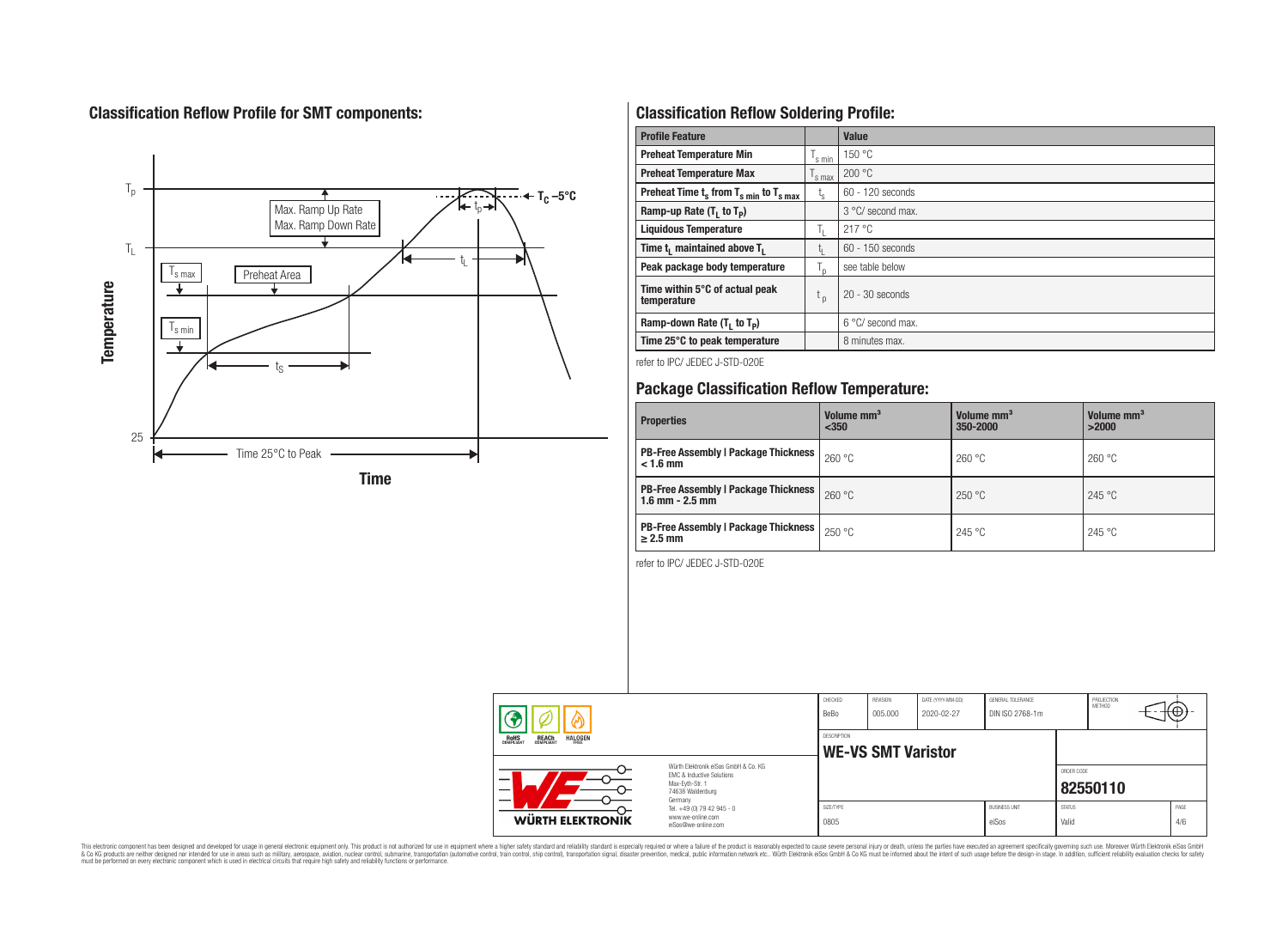# **Cautions and Warnings:**

## **The following conditions apply to all goods within the product series of WE-VS of Würth Elektronik eiSos GmbH & Co. KG:**

#### **General:**

- This electronic component is designed and manufactured for use in general electronic equipment
- Würth Elektronik must be asked for written approval (following the PPAP procedure) before incorporating the components into any equipment in fields such as military, aerospace, aviation, nuclear control, submarine, transportation (automotive control, train control, ship control), transportation signal, disaster prevention, medical, public information network, etc. where higher safety and reliability are especially required and/or if there is the possibility of direct damage or human injury.
- Electronic components that will be used in safety-critical or high-reliability applications, should be pre-evaluated by the customer.
- The component is designed and manufactured to be used within the datasheet specified values. If the usage and operation conditions specified in the datasheet are not met, the wire insulation may be damaged or dissolved.
- Do not drop or impact the components, the component may be damaged
- Würth Elektronik products are qualified according to international standards, which are listed in each product reliability report. Würth Elektronik does not warrant any customer qualified product characteristics beyond Würth Elektroniks' specifications, for its validity and sustainability over time.
- The responsibility for the applicability of the customer specific products and use in a particular customer design is always within the authority of the customer. All technical specifications for standard products also apply to customer specific products.

### **Product specific:**

#### **Soldering:**

- The solder profile must comply with the technical product specifications. All other profiles will void the warranty.
- All other soldering methods are at the customers' own risk.

#### **Cleaning and Washing:**

• Washing agents used during the production to clean the customer application might damage or change the characteristics of the coating insulation, marking or plating. Washing agents may have a negative effect on the long-term functionality of the product.

#### **Potting:**

• If the product is potted in the customer application, the potting material might shrink or expand during and after hardening. Shrinking could lead to an incomplete seal, allowing contaminants into the component body, pins or termination. Expansion could damage the components. We recommend a manual inspection after potting to avoid these effects

#### **Storage Conditions:**

- A storage of Würth Elektronik products for longer than 12 months is not recommended. Within other effects, the terminals may suffer degradation, resulting in bad solderability. Therefore, all products shall be used within the period of 12 months based on the day of shipment.
- Do not expose the components to direct sunlight.<br>• The storage conditions in the original packaging
- The storage conditions in the original packaging are defined according to DIN EN 61760-2.
- The storage conditions stated in the original packaging apply to the storage time and not to the transportation time of the components.

#### **Handling:**

- Violation of the technical product specifications such as exceeding the nominal rated voltage will void the warranty.
- The varistor is not designed for voltage stabilization with continuous power dissipation
- The exposure of steam, saline spray, atmosphere with reduced oxygen content, corrosive gases, rain or condensation and direct sunlight shall be prohibited.
- Signals operated continuously with a high ratio of direct-current voltage might have an influence on the product lifetime.

These cautions and warnings comply with the state of the scientific and technical knowledge and are believed to be accurate and reliable. However, no responsibility is assumed for inaccuracies or incompleteness.

|  |                                                                                                                          | CHECKED<br>BeBo                                                        | <b>REVISION</b><br>005.000                      | DATE (YYYY-MM-DD)<br>2020-02-27 | GENERAL TOLERANCE<br>DIN ISO 2768-1m |                               | PROJECTION<br>METHOD   | ⊬⊕∶      |             |
|--|--------------------------------------------------------------------------------------------------------------------------|------------------------------------------------------------------------|-------------------------------------------------|---------------------------------|--------------------------------------|-------------------------------|------------------------|----------|-------------|
|  | <b>ROHS</b><br>COMPLIANT<br><b>REACH</b><br>COMPLIANT<br><b>HALOGEN</b>                                                  |                                                                        | <b>DESCRIPTION</b><br><b>WE-VS SMT Varistor</b> |                                 |                                      |                               |                        |          |             |
|  | Würth Elektronik eiSos GmbH & Co. KG<br>EMC & Inductive Solutions<br>–<br>Max-Eyth-Str. 1<br>74638 Waldenburg<br>Germany |                                                                        |                                                 |                                 |                                      |                               | ORDER CODE             | 82550110 |             |
|  | <b>WÜRTH ELEKTRONIK</b>                                                                                                  | Tel. +49 (0) 79 42 945 - 0<br>www.we-online.com<br>eiSos@we-online.com | SIZE/TYPE<br>0805                               |                                 |                                      | <b>BUSINESS UNIT</b><br>eiSos | <b>STATUS</b><br>Valid |          | PAGE<br>5/6 |

This electronic component has been designed and developed for usage in general electronic equipment only. This product is not authorized for use in equipment where a higher safety standard and reliability standard si espec & Ook product a label and the membed of the seasuch as marked and as which such a membed and the such assume that income in the seasuch and the simulation and the such assume that include to the such a membed and the such